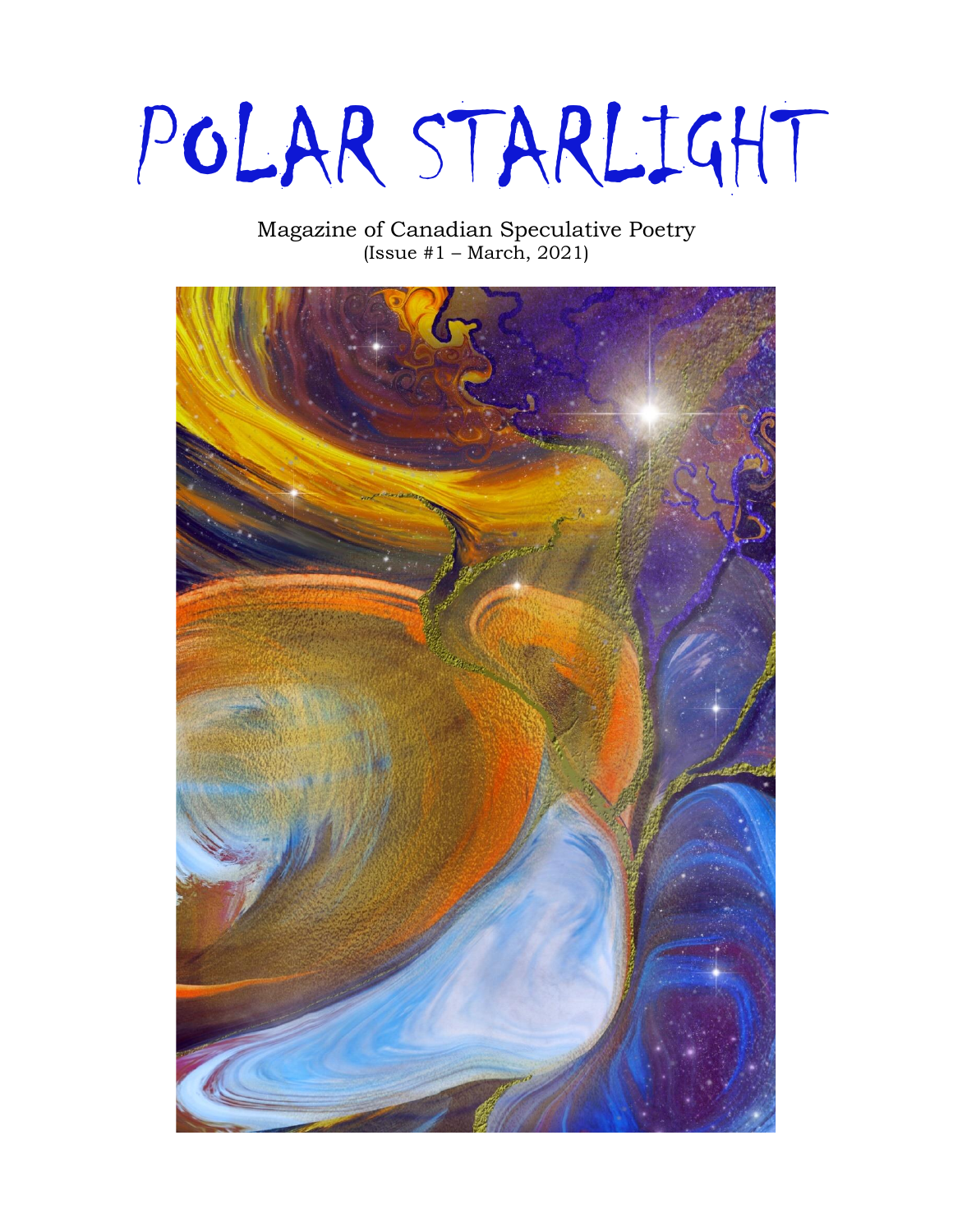# POLAR STARLIGHT Magazine

Issue #1 – March, 2021 (Vol.1#1.WN#1)

ISSN 2563-8440

### **Publisher:** R. Graeme Cameron **Editor:** Rhea E. Rose **Proofreader:** Steve Fahnestalk

 POLAR STARLIGHT is a Canadian semi-pro non-profit Science Fiction Poetry online PDF Magazine published by R. Graeme Cameron at least four times a year.

Distribution of this PDF Magazine is free, either by E-mail or via download.

 POLAR STARLIGHT buys First Publication (or Reprint) English Language World Serial Online (PDF) Internet Rights from Canadian Science Fiction Genre Poets and Artists.

 Copyright belongs to the contributors bylined, and no portion of this magazine may be reproduced without consent from the individual Poet or Artist.

POLAR STARLIGHT offers the following payment rates:

Poem – \$10.00 Cover Illustration – \$40.00

 To request to be added to the subscription list, ask questions, or send letters of comment, contact Editor Rhea E. Rose or Publisher R. Graeme Cameron at:

< [Polar Starlight](mailto:polar.borealis.magazine@gmail.com) >

 All contributors are paid before publication. Anyone interested in submitting a poem or artwork, and wants to check out rates and submission guidelines, or anyone interested in downloading current and/or back issues, please go to:

<<http://polarborealis.ca/> >

 Note: The *Polar Borealis Magazine* website is also the website for *Polar Starlight Magazine.*

> Headings: Engravers MT By-lines: *Monotype Corsiva* Text: Bookman Old Style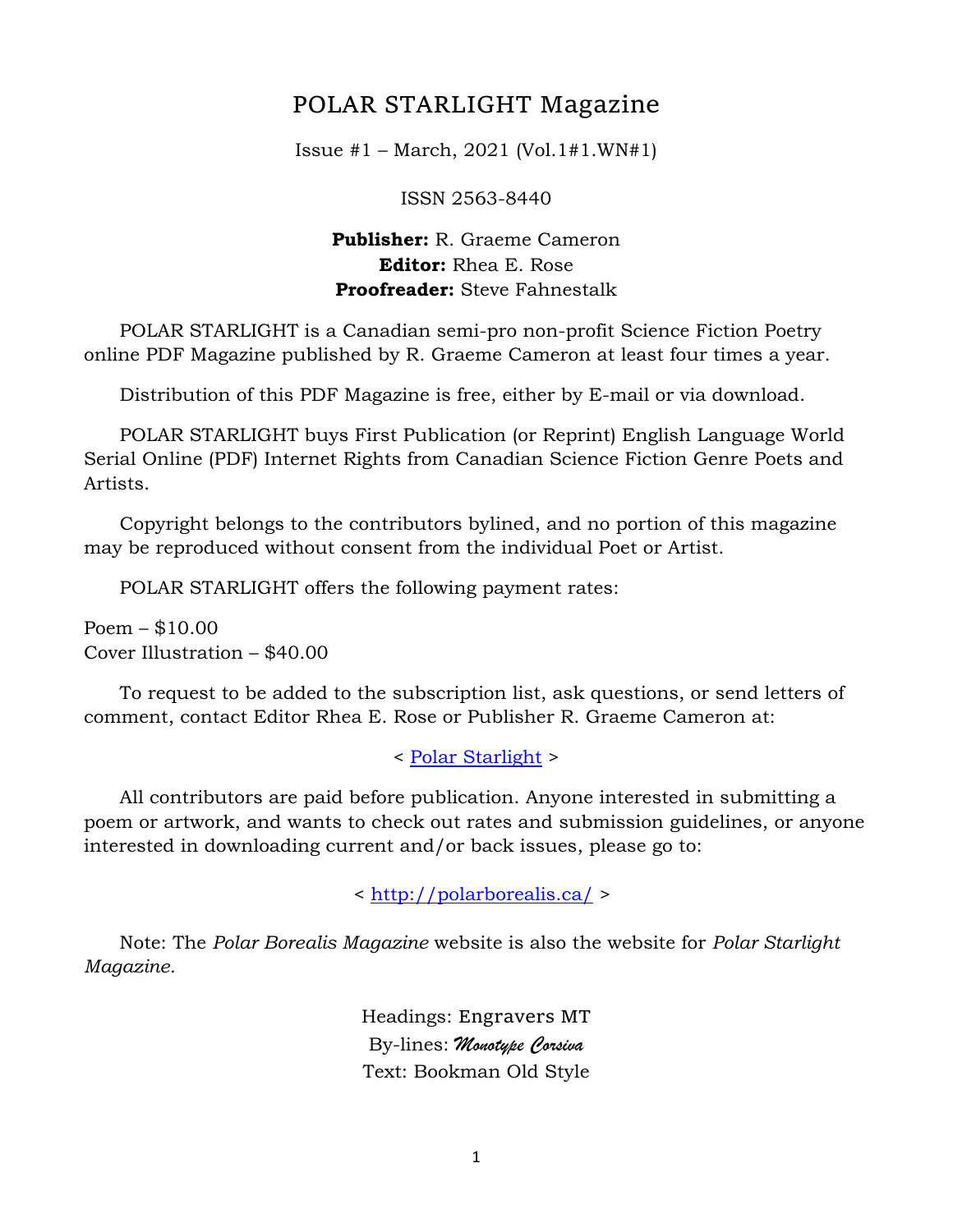# Table of contents

- 03) EDITORIAL Rhea E. Rose
- 05) THE GOD/DESS OF WONDER by Neile Graham
- 06) HER WINGS by Virginia Carraway Stark
- 07) CORNMAN by David F. Shultz
- 08) A COURTSHIP OF FLAME by Lynne Sargent
- 09) HOME IMPROVEMENT by KB Nelson
- 10) AUTUMN BACCHANAL by Marcie Lynn Tentchoff
- 11) UNDANCING THE UNDEAD by LeRoy Gorman
- 12) THE FACE ON MARS by Bernadette Gabay Dyer
- 13) THE DARKEST DAYS by Elizabeth Page
- 14) SHAPESHIFTER by LeRoy Gorman
- 15) THE ASWANG by Richard Stevenson
- 16) WHAT LIES BENEATH by Colleen Anderson
- 17) GAIA UMI by M. Sean Dowd
- 18) ANOTHER, ENOUGH by Lynne Sargent
- 19) A MARTIAN CONTEMPLATES EARTHRISE by KB Nelson
- 20) BLOOD SPELLS by Neile Graham

## Art Credit

COVER: "Order in Chaos" – by Swati Chavda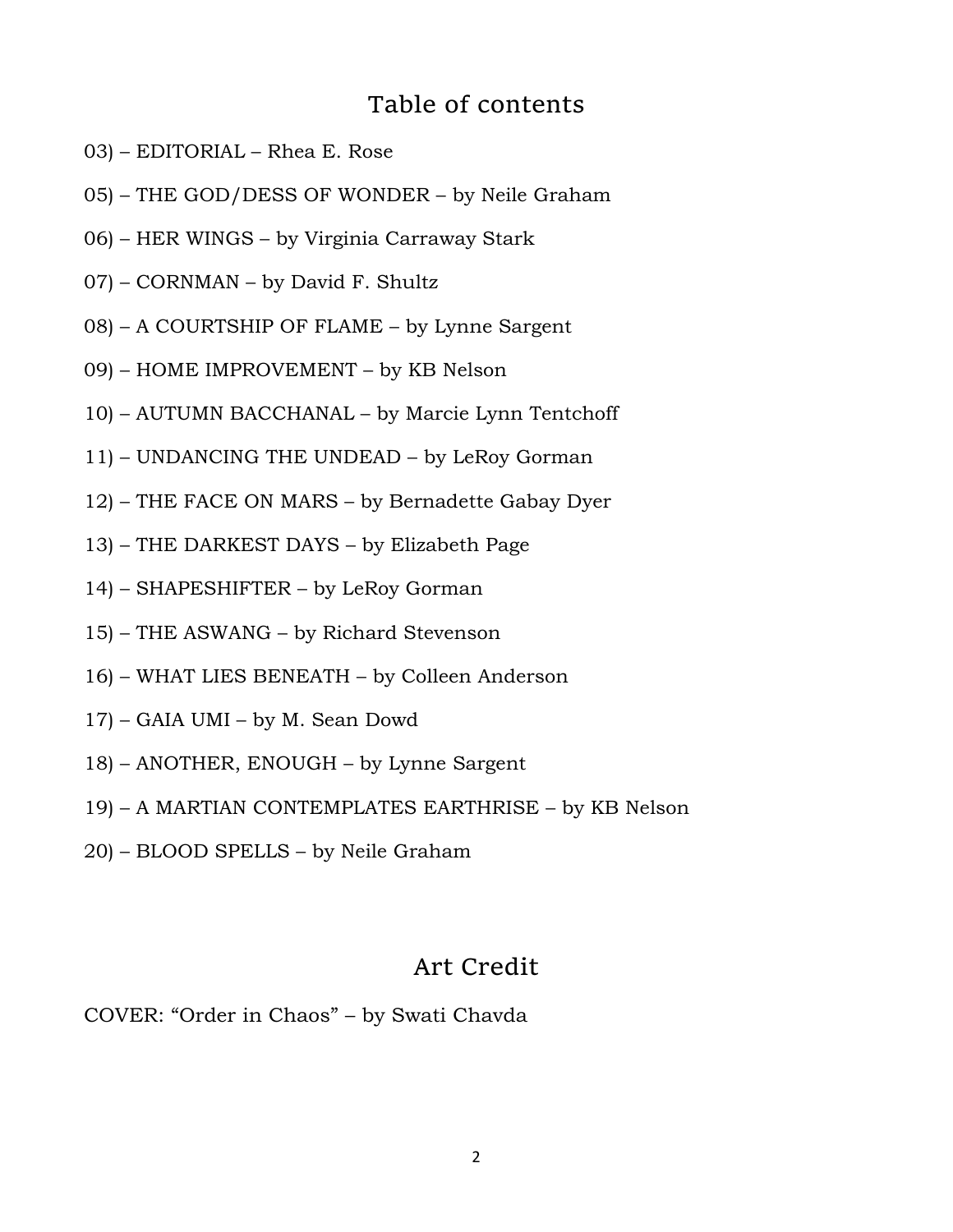# Look Up

 Here it is, one more star in the night sky. *Polar Starlight*, issue one will, I hope, be the first star in a constellation of Canadian speculative poetry. The tsunami of works received for this issue and the ones to follow tells me that there is a massive cry for magazines like *Polar Starlight*. The scintillating talent of Canadian Speculative poets and their poetry needs to find its place, form its bright array in the great universe of literature; and what better place to see stars than in the great black bowls of northern skies where starlight is most immanent?

 Thank you once again to R. Graeme Cameron, editor of *Polar Borealis*, who selected me and permitted me to put together this first of many *Polar Starlight* publications. It's such an honour to be a part of this process and it's a soulquenching and delightful task to read what's out there. I feel refreshed every time I read a new batch of writers who have worked their magic on words, feelings and concepts to convey a collective compulsion to capture the light of the universe's fireflies.

 During the selection process, there were times I felt like Bilbo sifting through Smaug's great pile of golden treasure looking for the gems and jewels that sparkled and twinkled more brightly than the rest. At times, I felt the eminence of the goddess push aside the black veil of the universe, her sensitive powers at work helping me to select, collect and tag star poems from the black sand beach of the multiverse. While Bilbo and the goddess found wonderful jewels in the depths of caves and the darkness of the heavens, I found myself asking the question, what is it that defines speculative poetry for me? The only way to answer that question was to write a poem.

 What do I like in a speculative poem? I like a poem to haunt me. I like a poem to be that voice in my head that won't let me sleep. I like a poem that makes me chuckle at the irony of the ordinary seen from a new POV. I like a poem that makes love without sexually assaulting me. I like a poem that assaults what I think I know. I like a poem that makes me want to visit and hold its hand. I like a poem that holds my imagination cooling my mind as it blazes in the hot lava of paradox. I like a poem that changes eye colour, sets the mind's eye on fire, churns guts. I like a poem that stalks me, casts its shadow and scares me with a dark poetic path. One that makes me want to come for you, kill you if only in poetic agoraphobia. I like a poem that joins me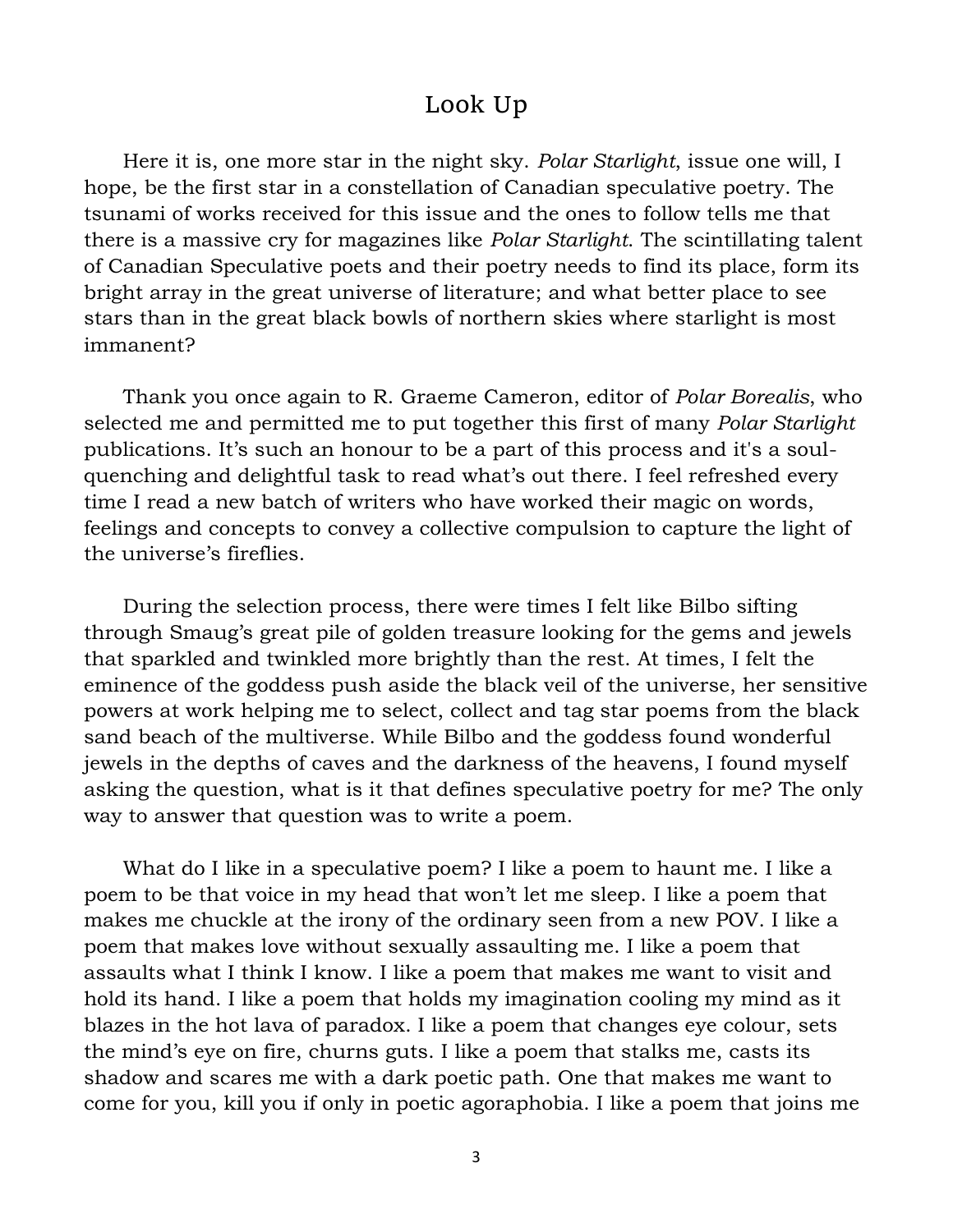to you in a forest dance. I like a poem that lets me evaporate the children of acidic aliens and pick my bones with their teeth. I like to stalk it, stab it, have it, grab it, slap me like the cheeky, sultry, handsome, gorgeous, innocent thing that it is. I like wings that unfurl then melt in magic currents and keep me wishing. I like a poEm that plays with the formal tropes of language. I like to love a poem that likes to love. I like a poem that takes me into battle with my demons and calms the fallen angel sleeping in my bed. I like a poem that reminds me of my animalistic tendencies and that my cat's instincts can be taken over by unknown galactic forces, while insects can be sentient friends. I like a poem that invites entities to save my planet with visions of warning hellfires. I like poetry that destroys me, plays me and reconstitutes me for dinner. I like poetry that picks up my pieces and puts them together all wrong. I like poetry that is a song without knowing the tune. I like other planets' poetry, their little songs. I like poetry that strums my strings to starlight.

Rhea E. Rose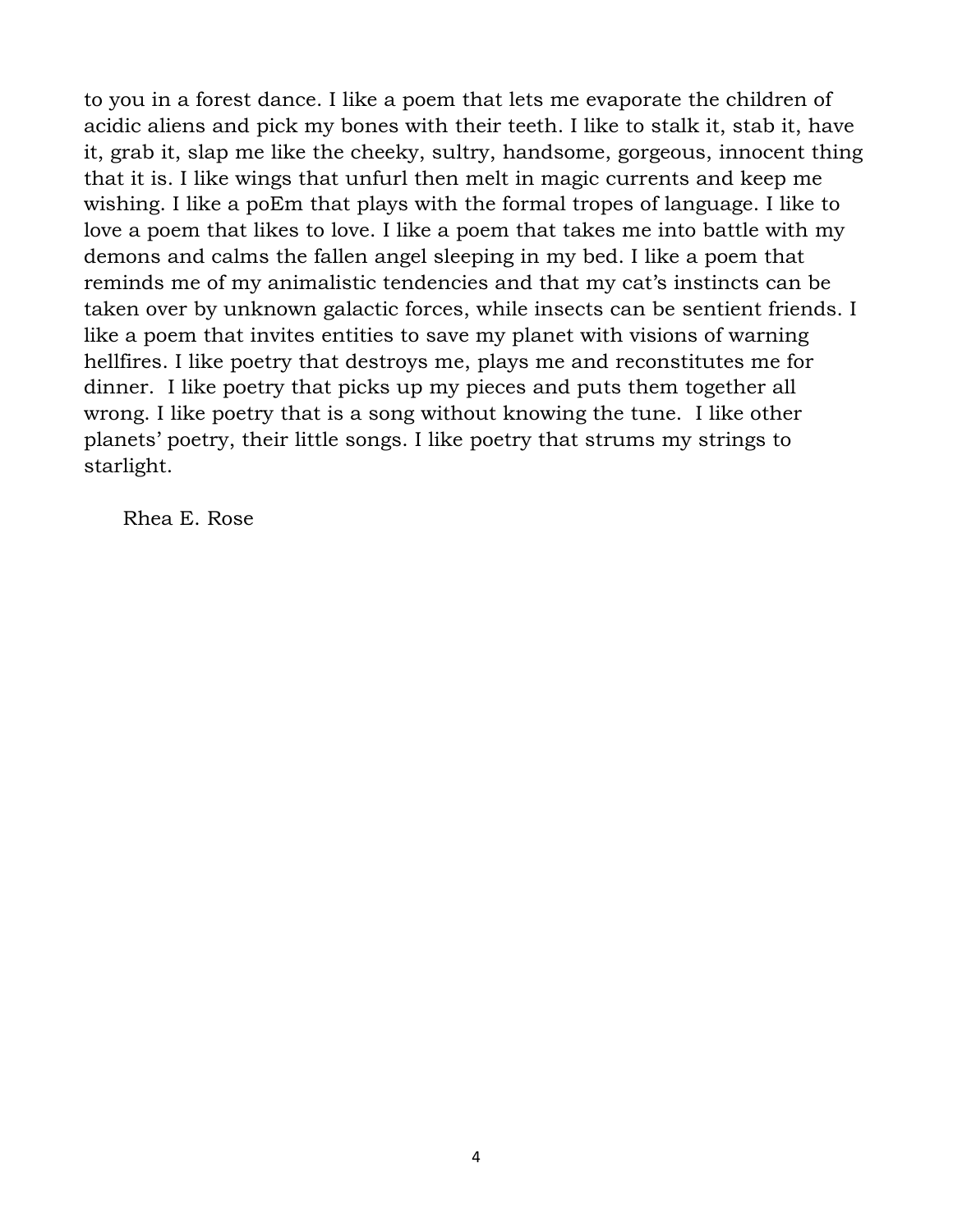## THE GOD/DESS OF WONDER

*By Neile Graham*

 This isn't her, the eminence the immanence of loss or it is but not yet.

 Is s/he what you see pass in the mirror behind you through the curtains' gap at the strike of dawn?

 Golden light leaps like a bird out of your range of vision, sparks every nerve like a bee-sting.

 Is wonder that quick fire between what we know and what we imagine unknowable?

 Sun setting or rising behind hills or sea, igniting angels, demons, song.

 But wonder? Does s/he ride the bright creatures at the depth of the sea? Flock the chasms between stars?

 It is all her eminence her immanence, flesh and not-flesh inside the atoms, inside the cracks

 inside the stars. Any stars. All of us. We. That light. Every darkness. Ours/not-ours.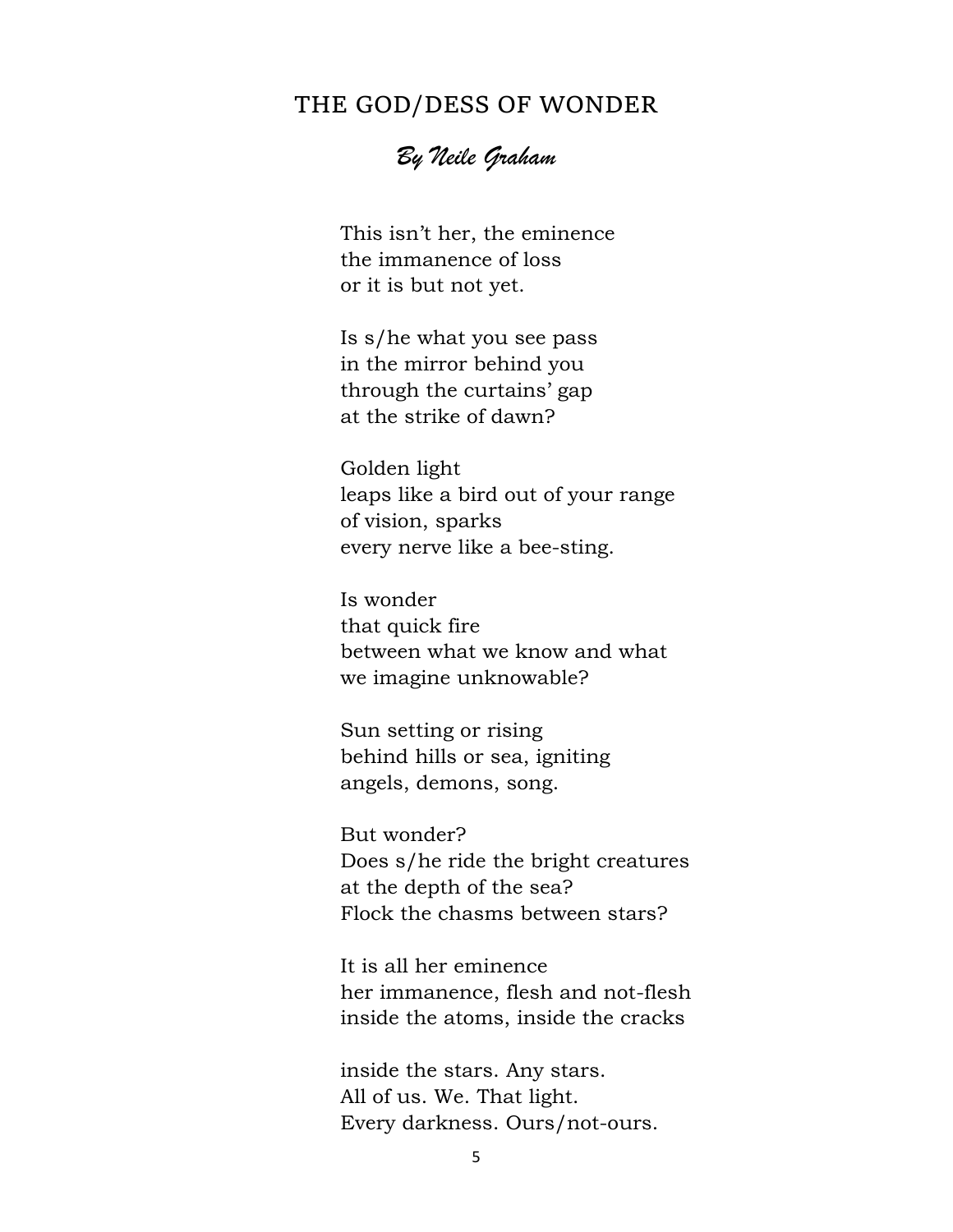## HER WINGS

# *By Virginia Carraway Stark*

She spread her wings Rising from the sleepy river And falling Too wet to fly Onto the bridge Where Headlight pierced her gossamer And tore her flight to shattered Shards of mist She leapt slowly From the nearly frozen river Her wings an amorphous Mess of haze The waning moon turning her Dark As more headlights Declare herself, her wings Illusion She would leap again The cold of late autumn Making her a mother Of frost winged Giants Propagating herself And extending her wings Shielding winter monsters From discovery On blizzard roads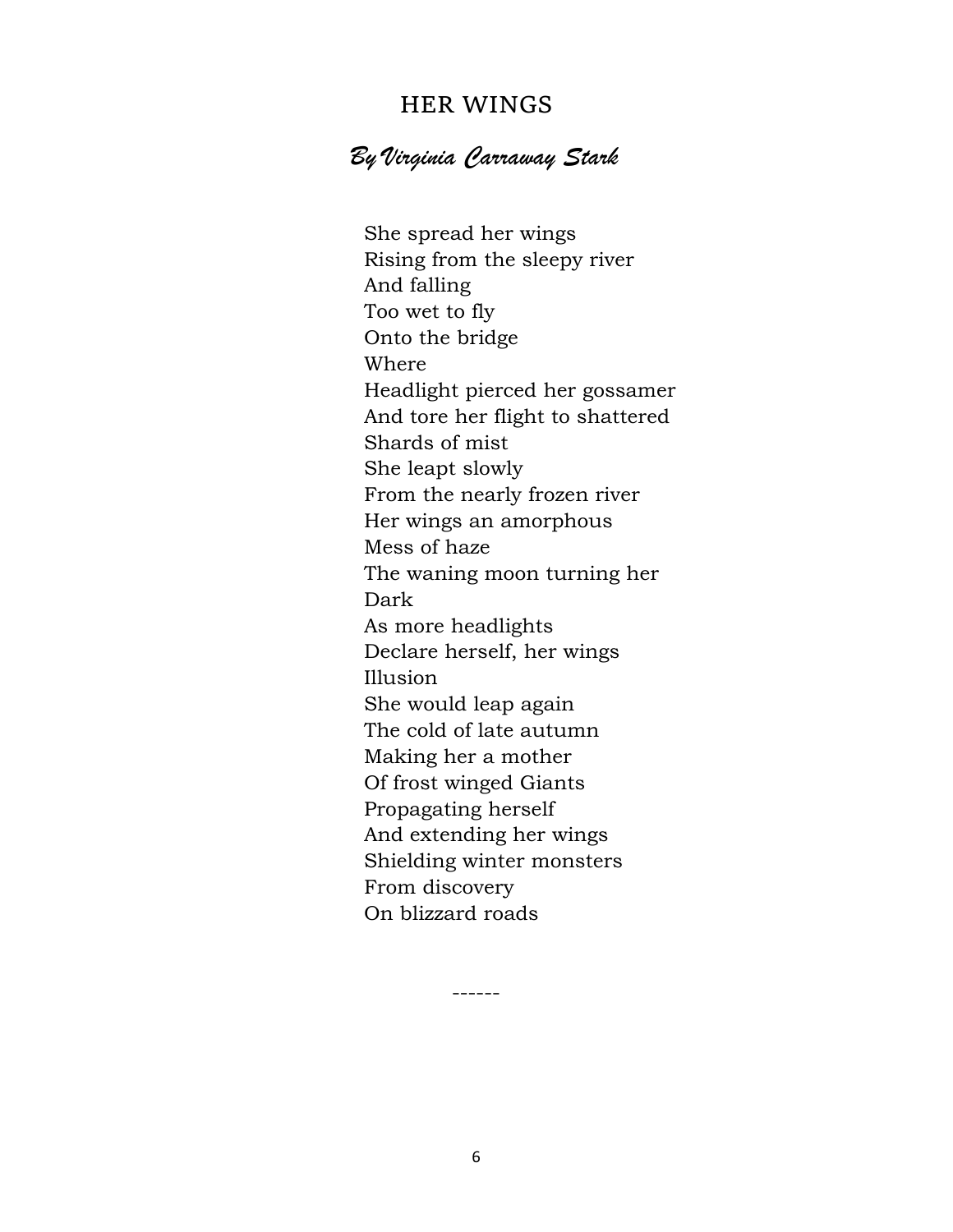# CORNMAN

# *by David F. Shultz*

 stalking the night dreamscape: slender cornman, rendered pale green in the moonlight through shadowy trees, he sees me, speaks:

## w/aʊ/n/iː/ml/ɪ/k; w/aʊ/n/iː/ml/ɪ/k

 shudders through the grass a leafy gust of wind skitters past

 slinks through the willows tall strides, cornman glides dips long legs in river sips water up stalky thighs glares with corn-yellow eyes.

 green whip-flick vanished! disguised among the thicket vines.

 corn voice rises from the reeds:

 $w/av/n/i$ :/m/l/<sub>I</sub>/k;  $w/av/n/i$ :/m/l/<sub>I</sub>/k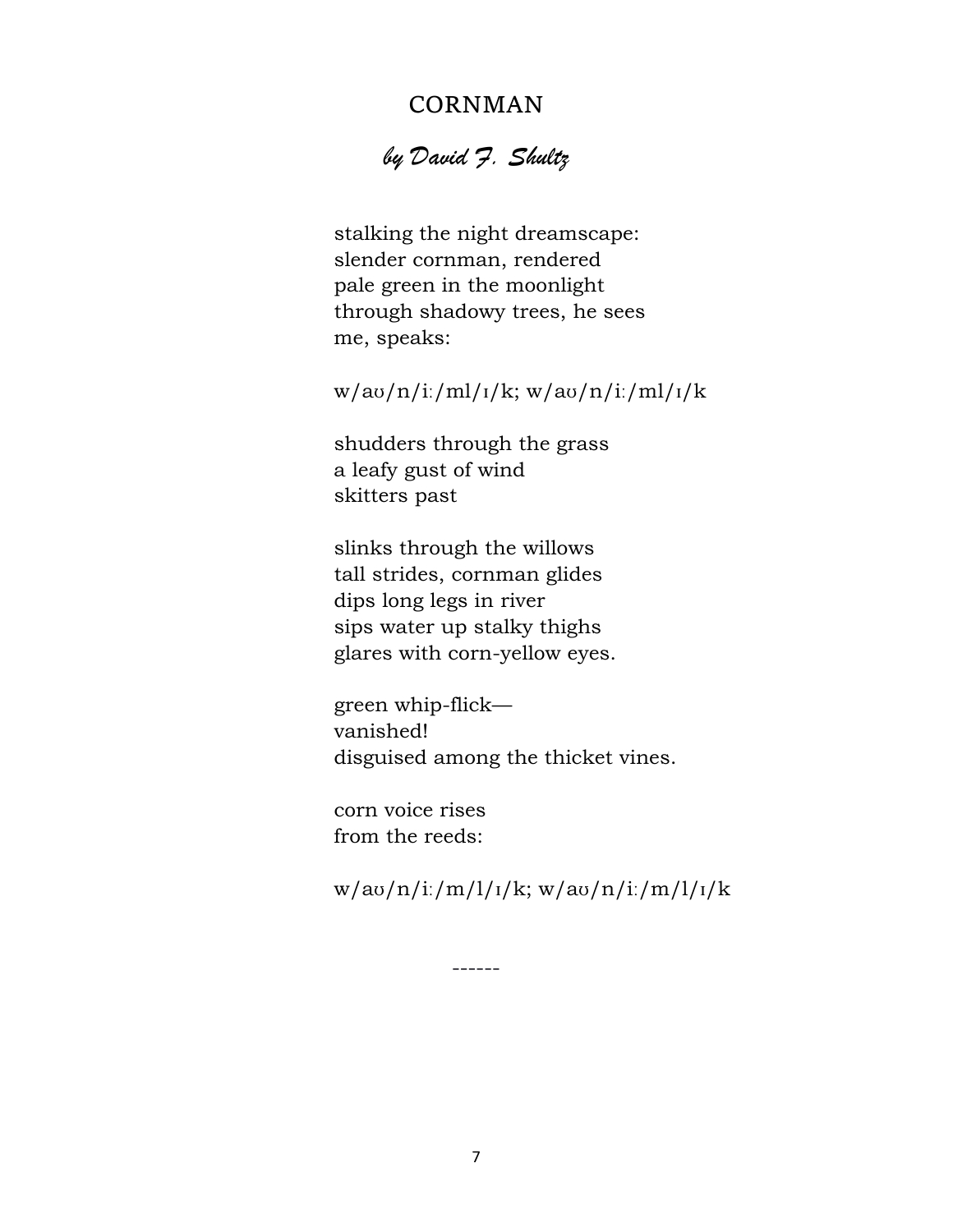# A COURTSHIP OF FLAME

*by Lynne Sargent*

 I did not realize what kind of sorcerer you were when you first looked at me like I was fire.

 All I saw in you was study: a man of the mind, perhaps the heart, but not the body, at least not in any way that wasn't punishment.

 But you are a pyromancer, and now I feel a better fit: a firebrand, a revolutionary, an angry star.

 Still, you have this veneer: mild manners, quiet smile, open hands.

 But if you do not mind me aflame, at times a trash fire,

 then I can only thank you for teaching me through your eyes to love watching things burn.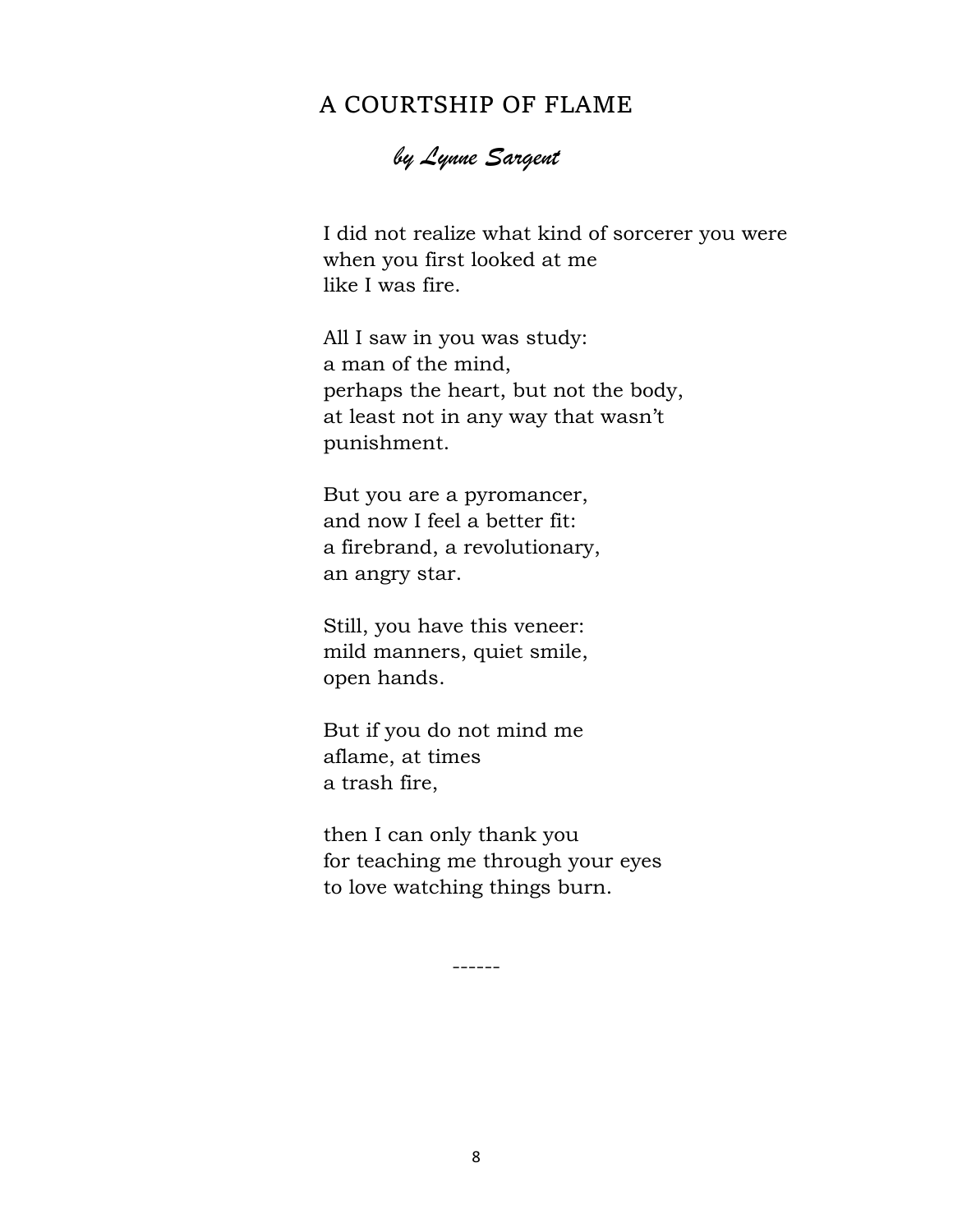### HOME IMPROVEMENT

# *by KB Nelson*

 Trip through the dimly lit dungeon where your beauty lies. Focus on the keys, the scroll, the fallen scales.

 Ignore narrow windows which reveal the thickness of the walls. Ignore cobweb streamers hanging from the open ceiling joists, thick with sawdust.

 Don't look out at the half-dead garden, at the all-dead tree. Don't look down at stains on the slates of the floor.

 Don't look at piles of trunks and coffers. Somewhere in there, a manuscript you've been looking for, you know it's there somewhere. You think it's there somewhere.

 Keep your eyes focused on the keys.

 Until you get up, walk out, light the whole thing on fire. Dance around the gorgeous inferno, watch your flame-cast shadow leap amidst the withering periwinkle.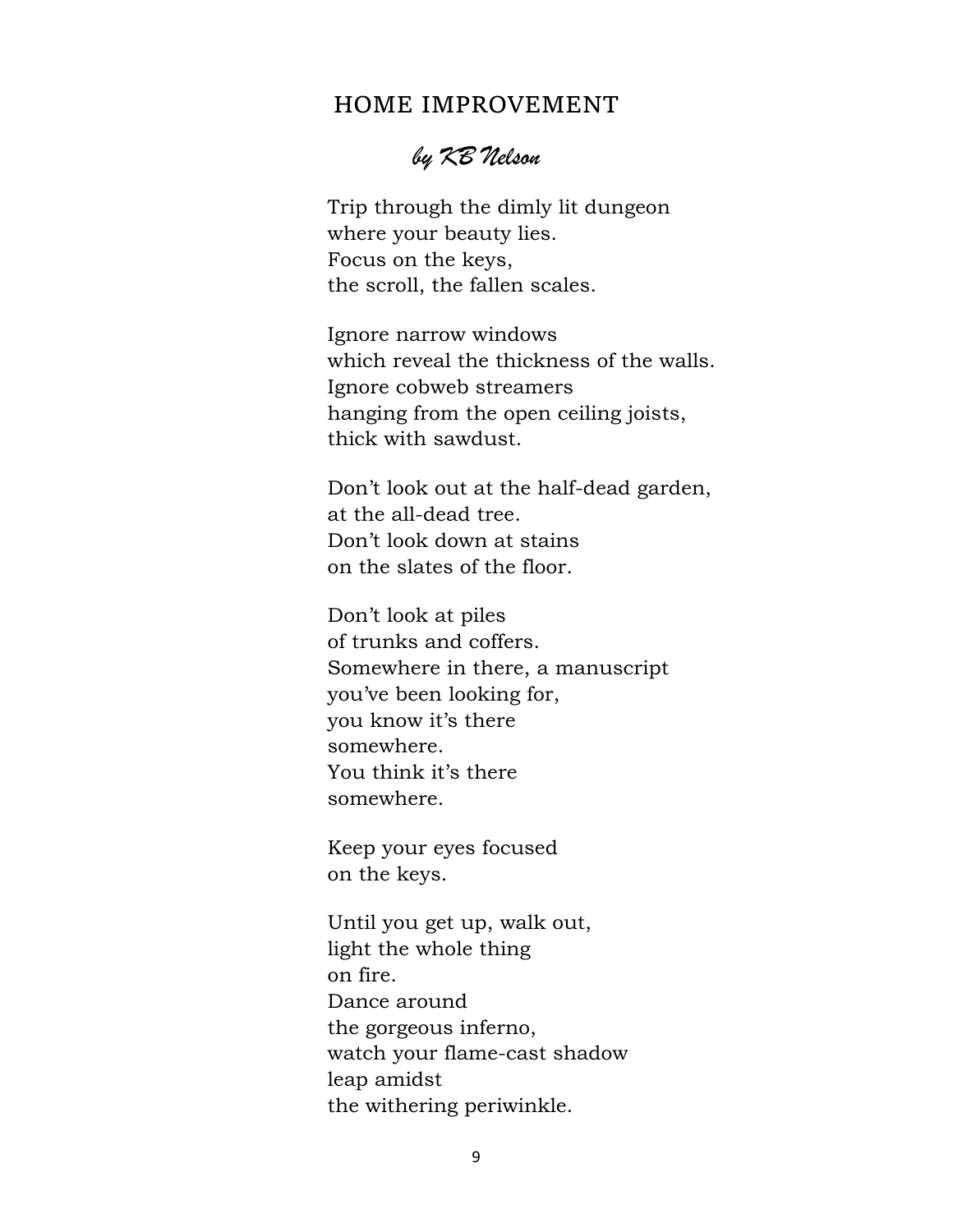# AUTUMN BACCHANAL

*by Marcie Lynn Tentchoff*

 tipsy with the taste of swift- fermented summer tree nymphs twirl and dance in rising breezes

 laughter mad as maidens writhing with their lovers fills the woods with wild bewitching music

 twisting in untempered autumn revels they taunt the nearby cedars, spruces, pines, and smile

 they strip and toss aside their fall-bright clothes, roaring as prim evergreens all attempt to blush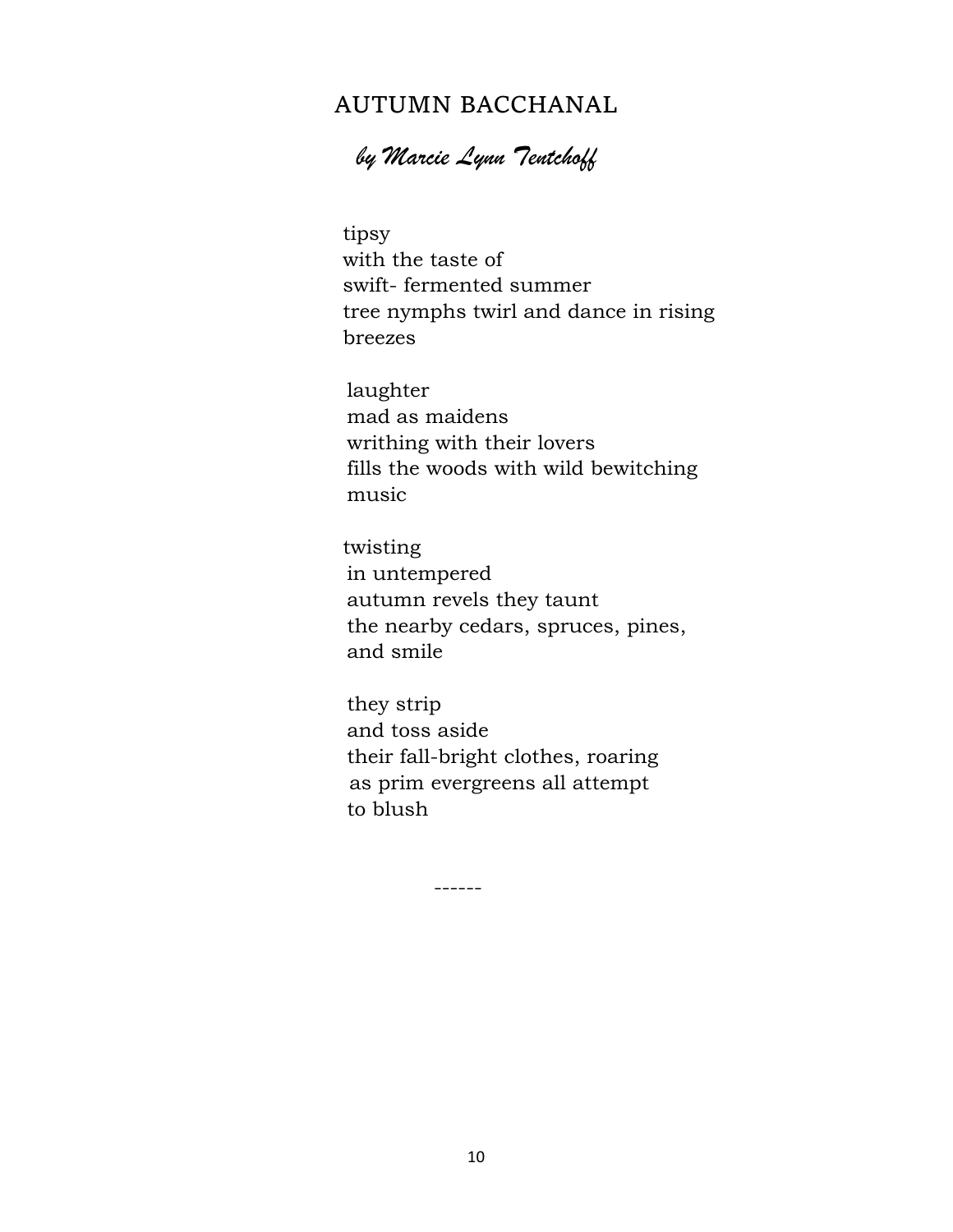# UNDANCING THE DEAD

# *by LeRoy Gorman*

(sound sequence for two voices)

Bloodybone*Stroll*

Draug*Rockaway*

Dullaha*Nightfever*

Ghou*Lockstep*

Grimreape*Retro*

Lic*Hitchykoo*

Nukekub*Improv*

Poltergei*Striptease*

Redca*Pocopoco*

Revenan*Timewarp*

Wrait*Hokeypokey* 

Zombi*Embolada*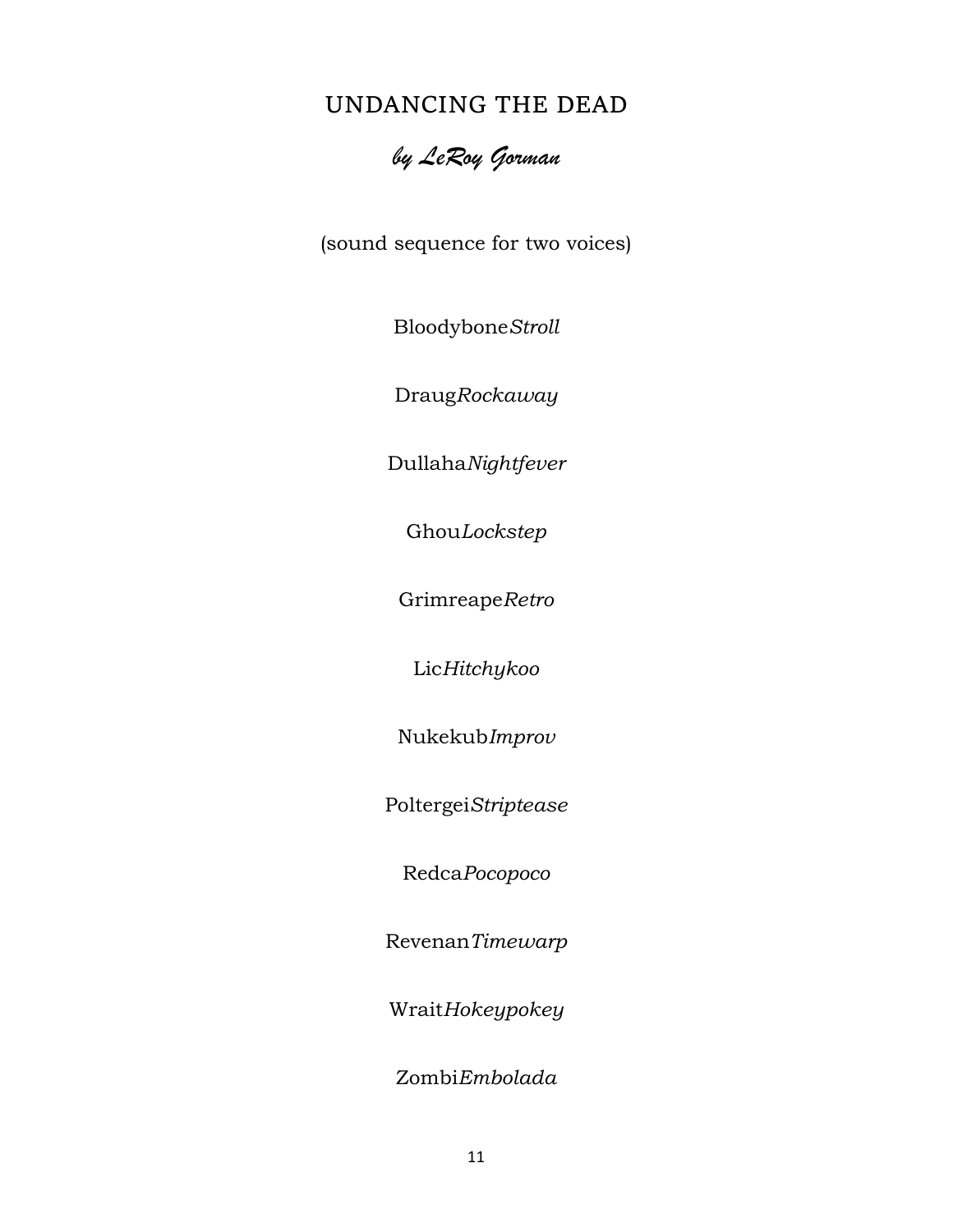## THE FACE ON MARS

# *by Bernadette Gabay Dyer*

Hush, Or she will not Speak of her aloneness, Of how her eyes For all eternity Must scan distances Unfathomable, And she will not let you Hear the wailing Of frigid razor-sharp Winds That lash her Incessantly, She will not speak Of her dreams, Lost for all millennia, She will not reveal Secrets hidden In the massive Granite slabs Of the mountain range That surrounds her. Hush, Or she will become Unvoiced, Silent and secretive, She will not speak of Being abandoned Beneath the swirling stars, Where like a goddess With an Aegean face She remains still, So still, Frozen for all time, In a dark red sea Of loneliness.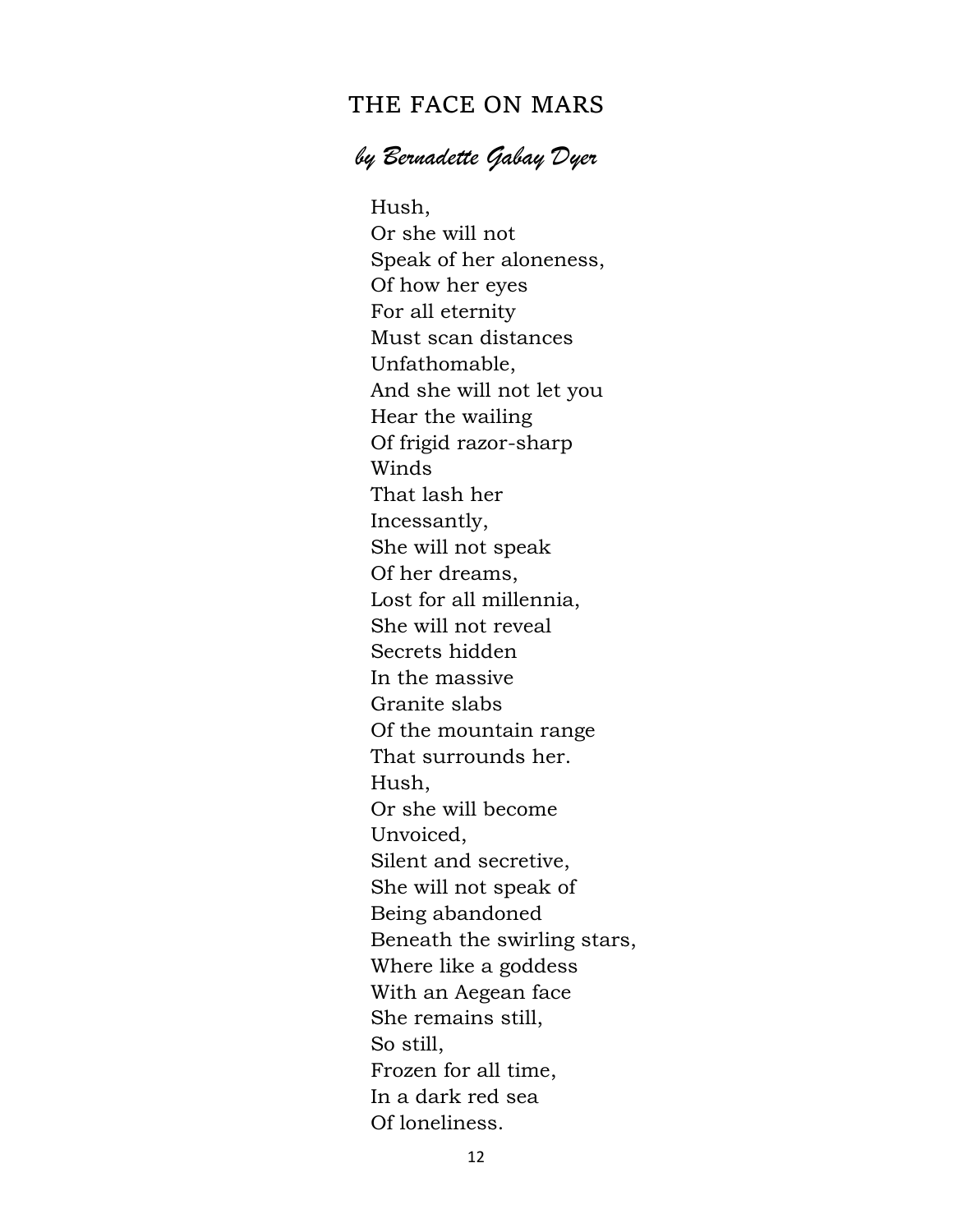## THE DARKEST DAYS

# *by Elizabeth Page*

On the inside I have no face No bones No skin On the inside I am all darkness

No fleshy meat on weary bones Inside — if I had flesh It would be tight against my sternum stretching over my hips and sallow within a concave stomach

> On the inside I'm still that child Who ran away Hopped a Greyhound Wished she never looked back, but she does

> > On the inside I am Withered. Weather worn

On the outside, I disappear.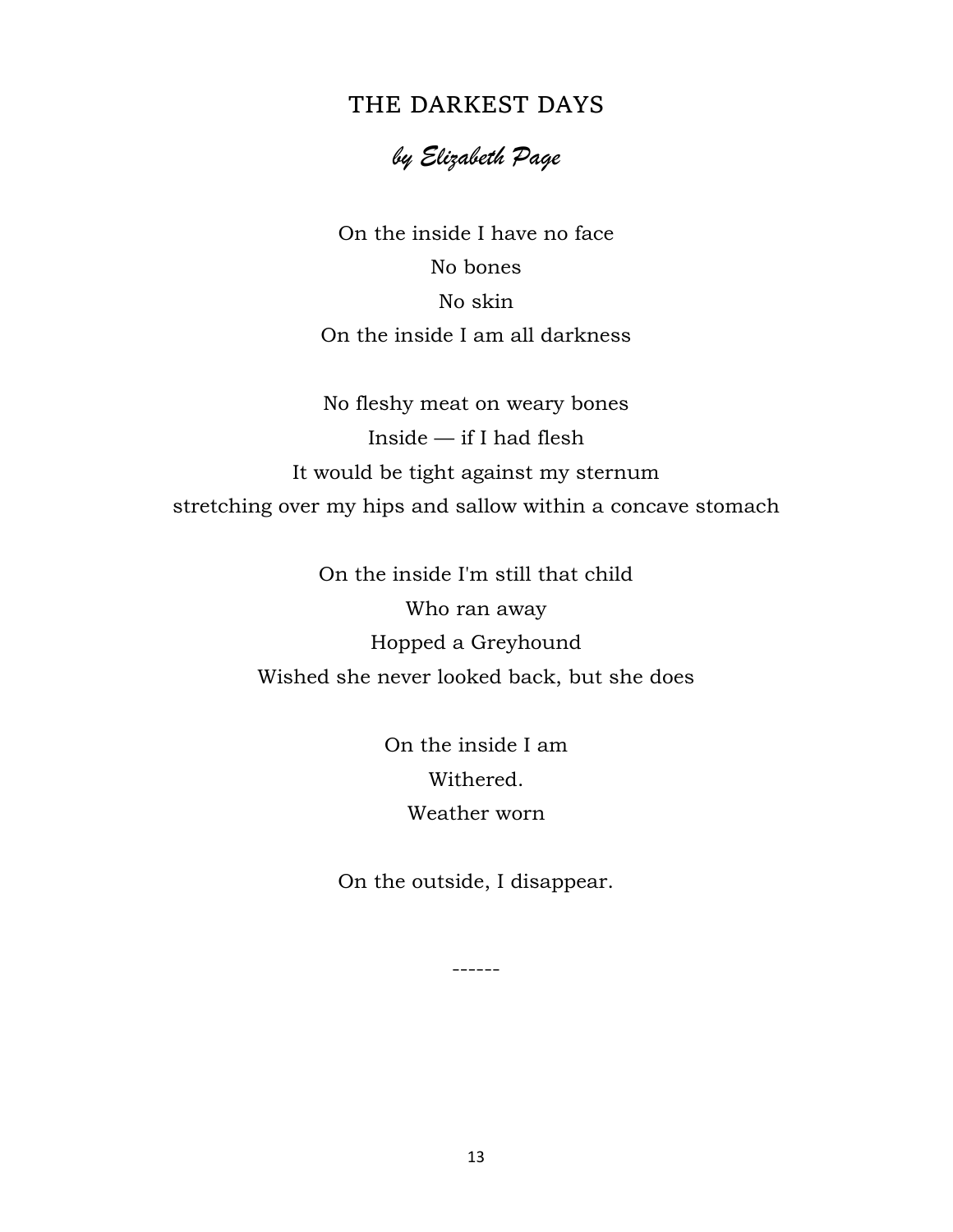# SHAPESHIFTER

*by LeRoy Gorman*

**sh**ap**e**shift**e**r

sha**p**eshifter

sh**ape**shifter

shapeshi**f**ter

shapesh**i**fter

shape**sh**ifter

shapeshifte**<sup>r</sup>**

sh**a**peshif**t**er

**sh**apesh**i**f**t**er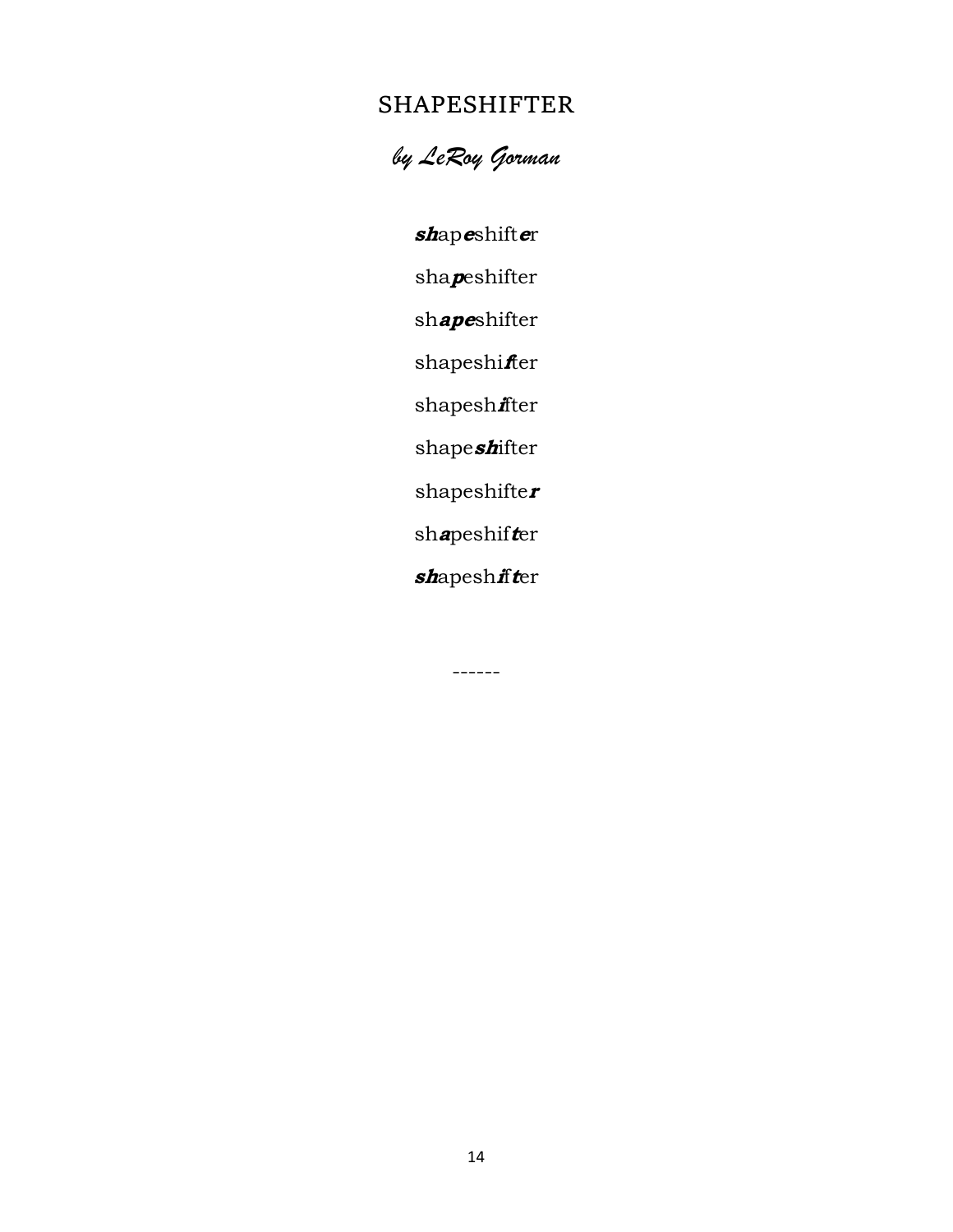## THE ASWANG

### *By Richard Stevenson*

 To you, a creature of myth or legend. To the residents of Mandanao, the second largest island in the Phillipines, and the folks on the Visayas Islands especially Negros and Bohol a real, malevolent, flesh-and-blood creature.

 The *Tik-Tik* or *Sok-Sok* is named after the strange clicking sound it makes when it's about to pounce on its prey. Hunts humans—almost exclusively and is especially fond of newborns.

 Some call her *Aswang—*and it's usually a female that attacks. Not a temptress or beautiful siren plying her wiles from a watery rock, but a pock-faced, emaciated thing with grey and mottled skin.

 Sores and boils cover her body and she smells like rotting meat. Wears shabby, unclean rags. Presents as a homeless person cadging change, then sinks her poxy incisors into your unprotected hide. Best stay inside.

 Don't wander the streets alone. Travel like a pack animal with hunky men, robust women.  *Aswangs* are athletic, can jump maybe not tall buildings, but fifteen feet at least. They can outrun you too.

 Better get a gun. Stay away from alleys, raucous crowds. Don't click clack in high heels down the street. Call a cab. The *Aswang's* hang could as easily be a park as a neighbourhood pub. Keep your wits about you. Forget ear buds.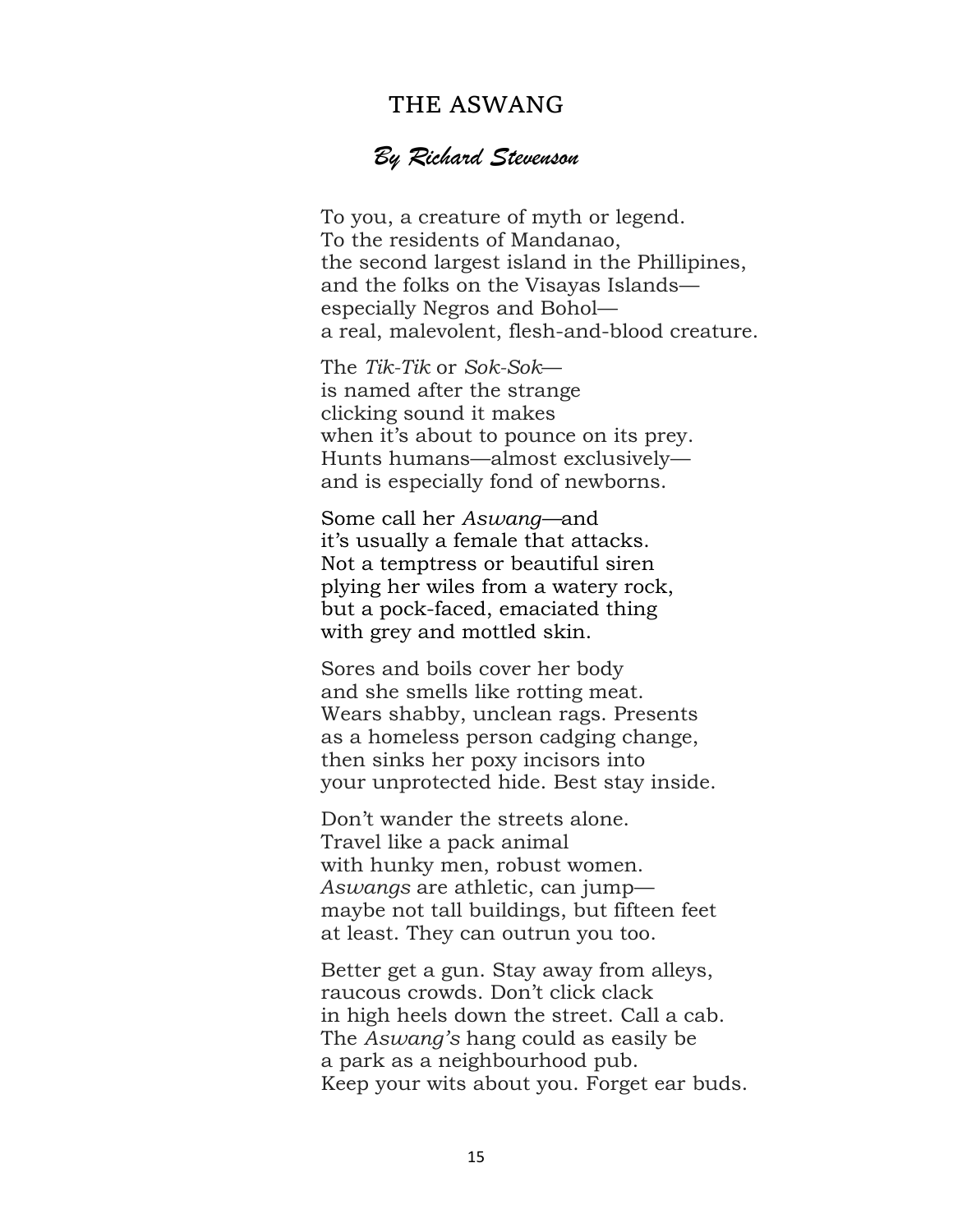# WHAT LIES BENEATH

# *by Colleen Anderson*

### skin

veneer camouflage masks all intent peel like an orange the rind that protects us monsters cracking the world's shell asunder stride forth, conquer the feral human beast

------

*double tetractys*

16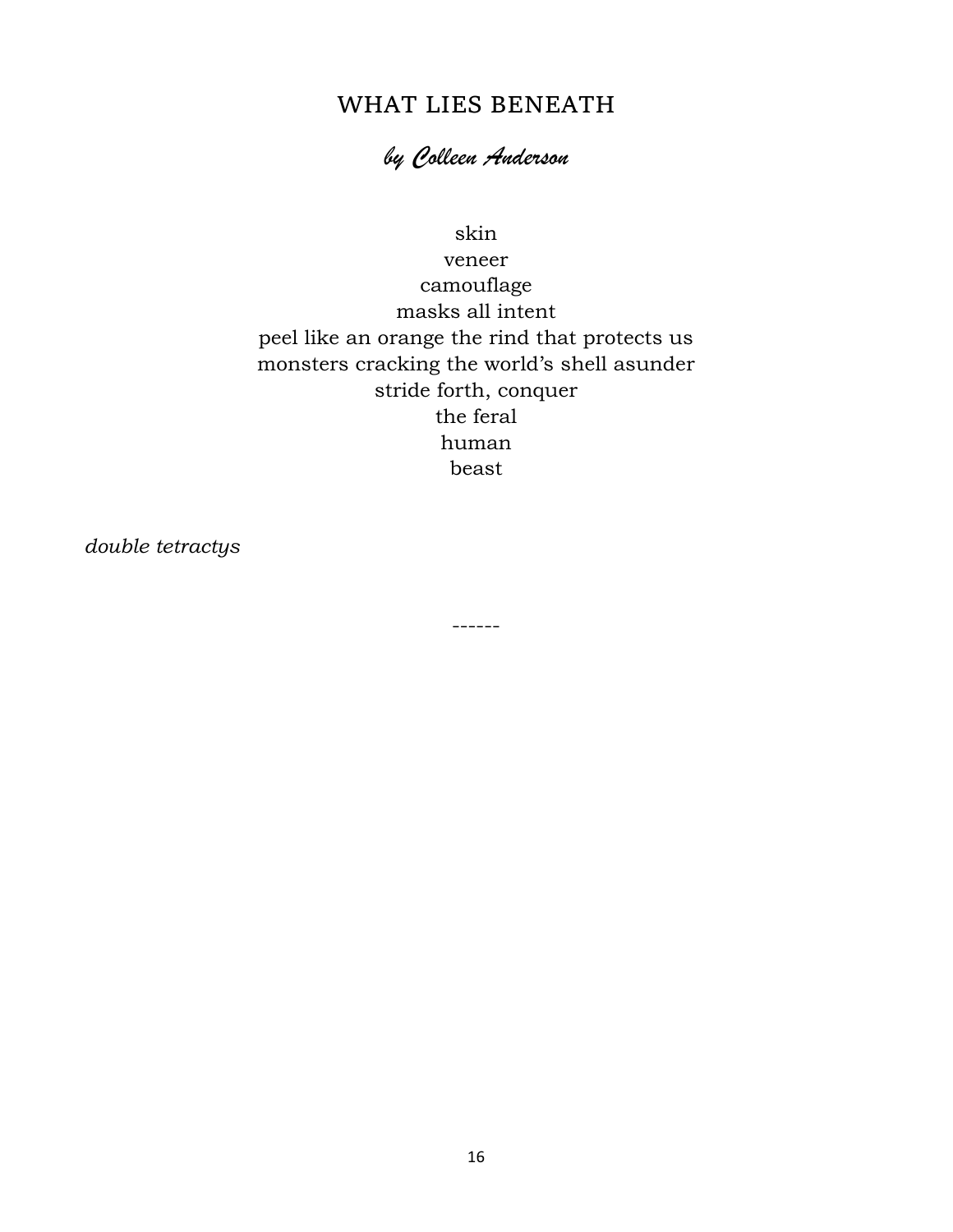# GAIA UMI

# *by M. Sean Dowd*

 comet tail detritus washed rained gained velocity Earth in birth drew in the love of the universe proto-sun not yet a star spiralled through the galaxy billions of years before a mammal cow or goat could share the milky way time on scales of billions pass Earth cools and granite raises peaks that only later rain would wash to beach and reach new seas to spawn all forms

17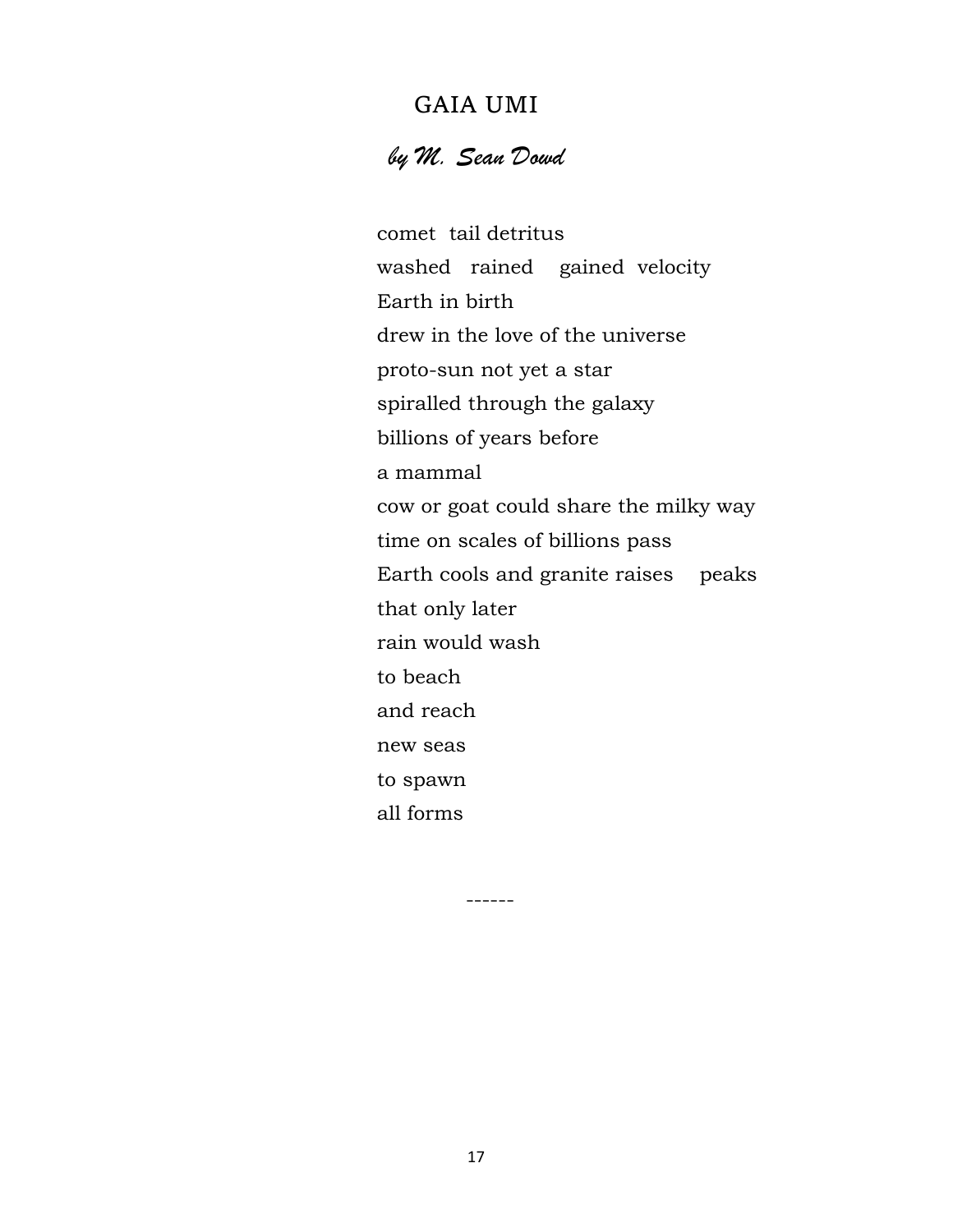# ANOTHER, ENOUGH

# *by Lynne Sargent*

 The world is fireworks: soft glimmering waterfalls of light flashing bangs that excite but do not startle.

 I am still human enough to distinguish these things if not to resist another dose, another hour another soft brush of your sweaty skin against mine

 diving under like the corporates want us to, when work feels this good when we are only bodies but for our awareness of that fact

 we are not brave in this new world but neither do we look back.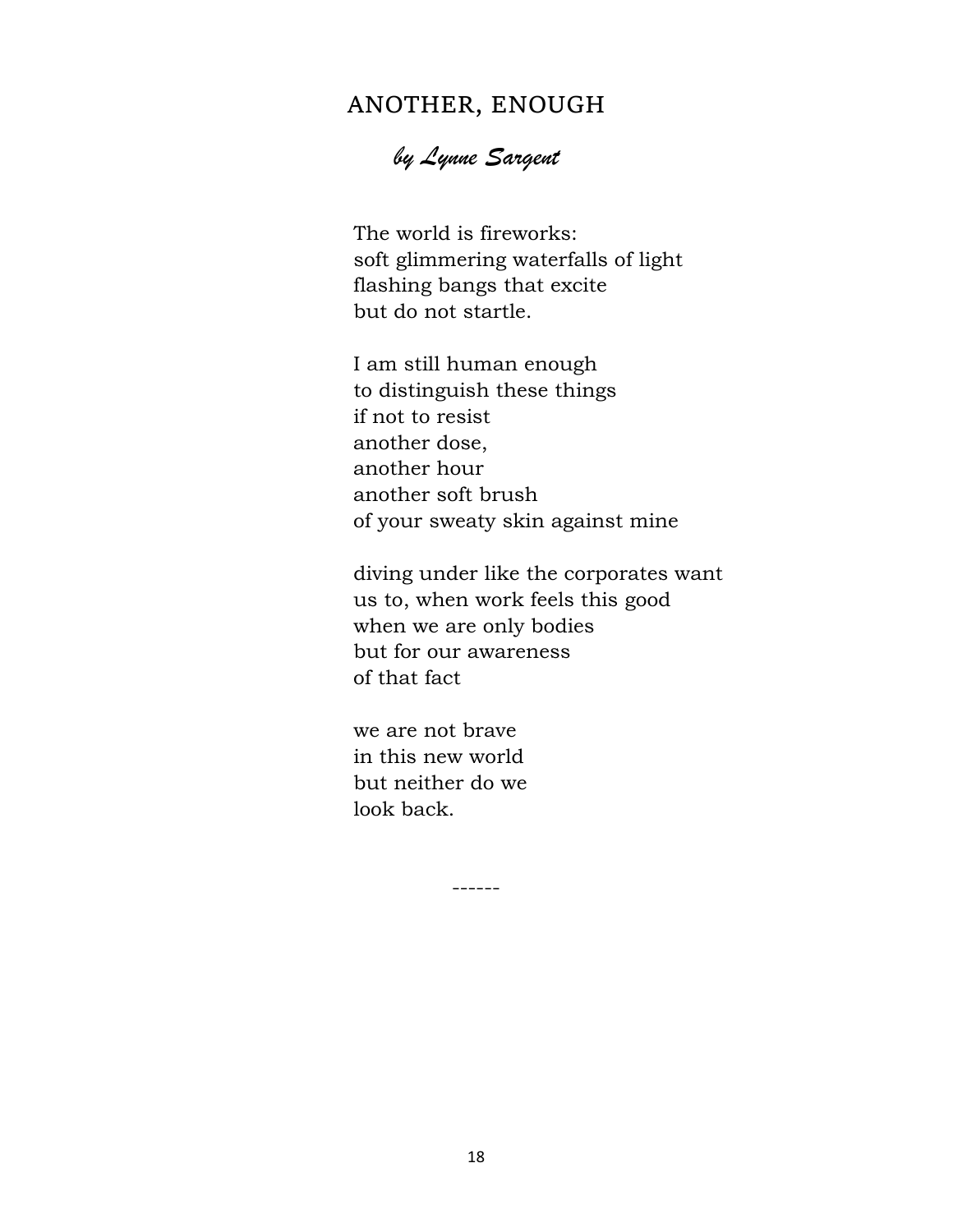## A MARTIAN CONTEMPLATES EARTHRISE

# *by KB Nelson*

 I raise my eyes to our elegant morning star —blue, serene his bright paramour now far, now close, now in unashamed intimacy.

 The days pass, the star grows large, grows small as does his fast companion, with unwavering faith, a commodity perhaps common in the cosmos but rare and precious in my world.

 His Selene's devotion is absent in our own wanton orbiter as she passes overhead beneath her lover's path.

 Foboj races and laughs while forlorn Timo watches her pass below, again and again and again.

 So fast, so close, a tease to patient Timo and to the spurned and grounded who watch objects of desire with no hope of capture.

 Scholars tell us millions of years on Foboj will be destroyed,

 too late for me to enjoy but it gives me solace nevertheless.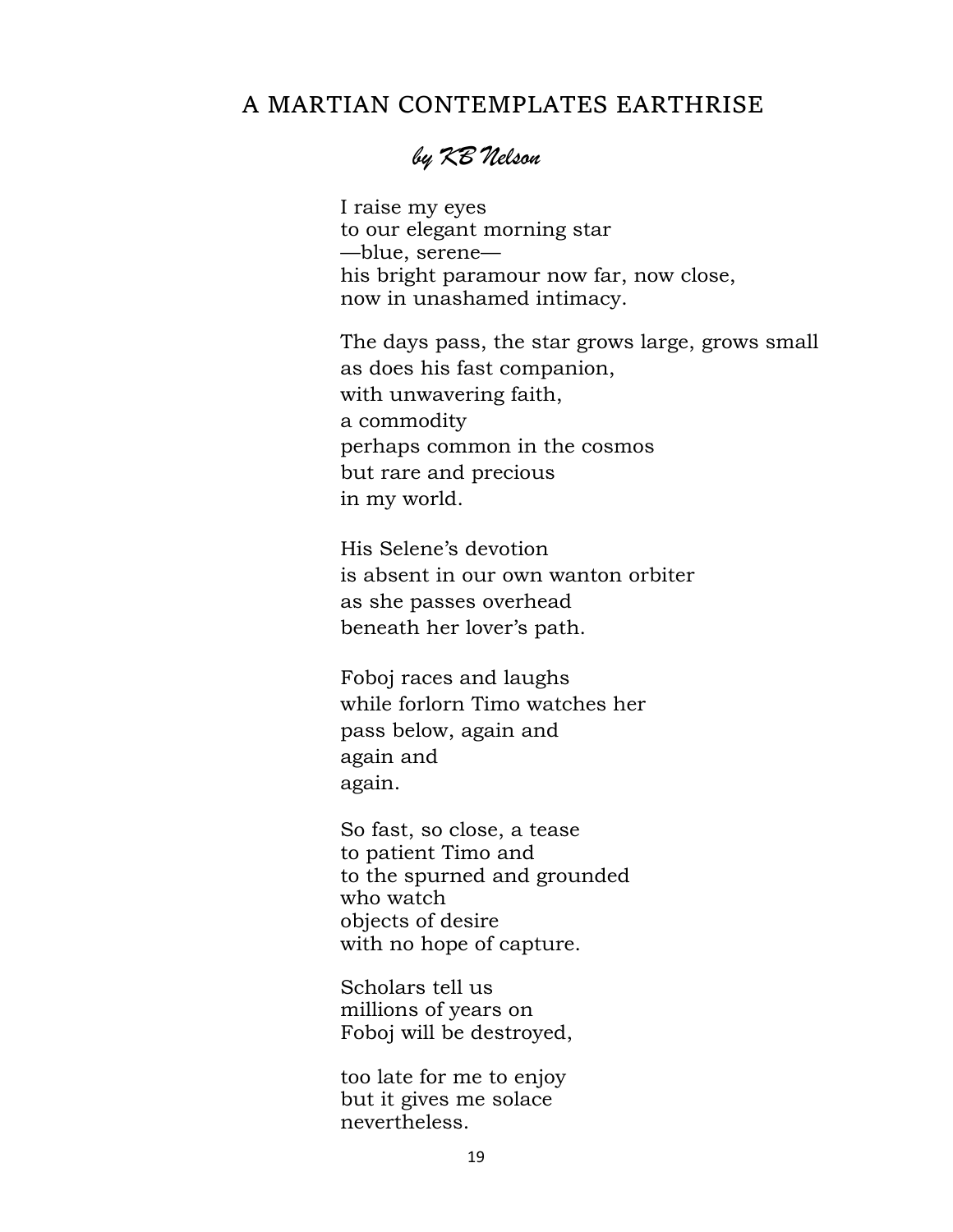### BLOOD SPELLS

# *by Neile Graham*

 My hair full of elfknots. Their magic binds me. Lured by a stabbing gull-call I climb peak by treacherous

 peak up the teeth of the searocks into the ragged castle where I trap myself a hundred years, my hair white

 and whipping through what starts as a window and ends as a crumbled jaw of fallen stone over the placid

 raging sea. The skies, the gray and golden seasons pass over me like lightning and storm. O love O love

 I want to sing, but love won't save me. My blood has made me one with this tower. Sing what I want,

 My plaints sound like a bird's. This is what time has made me: white and grey and gull-voiced.

 This is what my father made me: a gatherer of stones, each one its own tumbled history of tides.

 This way and not another. O love O love. This is what my mother made me: a listener to the booming

 lilting voice from the burgeoning woods. A witness to the tales that fit the notches beneath the trees

 to the light rising so slowly to suddenly spread its phoenix wings over the day. The places

 that have made me make me whole. Where the knots that hold me ravel me, unravel me, ravish me still.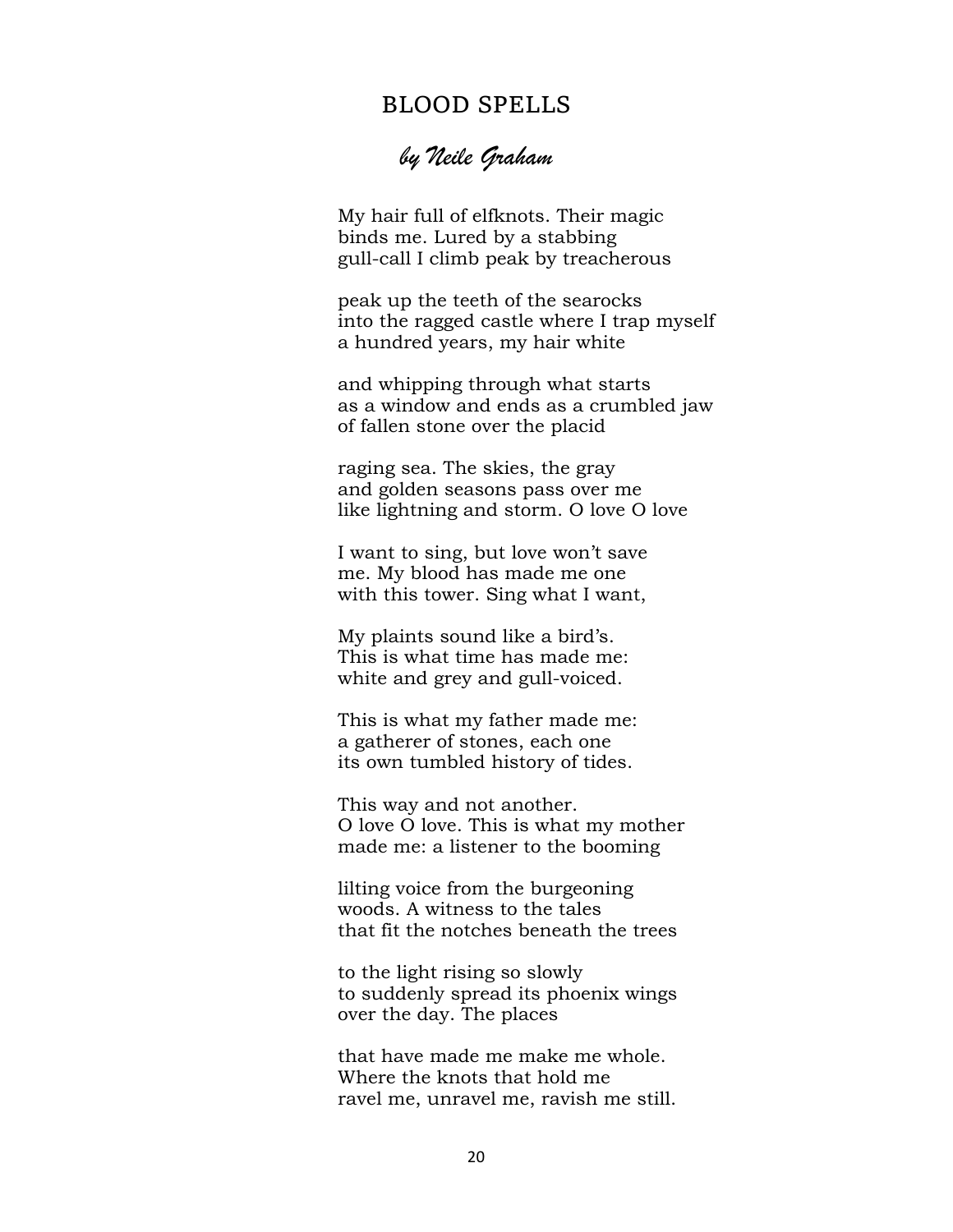## ABOUT THE POETS AND ARTISTS

------

### **Colleen Anderson**

 Colleen's poetry has been nominated for the Pushcart, Aurora, Dwarf Stars and Rhysling Awards. Some recent and forthcoming works are in *Penumbric, Space and Time, Sylvia Magazine* and *HWA Poetry Showcase*.

 See: : *[A Body of Work](https://blackshuckbooks.co.uk/a-body-of-work/)* from Black Shuck Books, UK, [www.colleenanderson.wordpress.com](http://www.colleenanderson.wordpress.com/)

------

#### **Swati Chavda**

 Swati is an author, editor, artist, and a former neurosurgeon. After years of repairing people's brains, in 2010 she left her thriving neurosurgery career to follow her passion to become a full-time writer. She has published a self-help book: *Ignite: Beat Burnout & Rekindle Your Inner*  Fire, and two illustrated poetry books*.* Her poem *At the Edge of Space and Time* is a 2020 Aurora Award winner.

 She also writes speculative fiction, where her characters tend to seek answers to questions ranging from "Is there life after death?" to "Should there be life before breakfast?" She uses too many commas, too few coffee breaks and there's a constant battle waging in her head between British and American spelling.

Websites: [www.swatichavda.com](https://www.swatichavda.com/) and [www.thewritingvault.com](https://thewritingvault.com/)

------

### **M. Sean Dowd**

 M Sean was a poetic reviewer of Jazz Music, a teacher of many courses all called "Hanging out with Sean and Whatever," and performed at many open mic nights in Ottawa 1992 to Dec 21, 2012. He also acted in two feature films with Siloam productions of Ottawa. When not touring Spain where he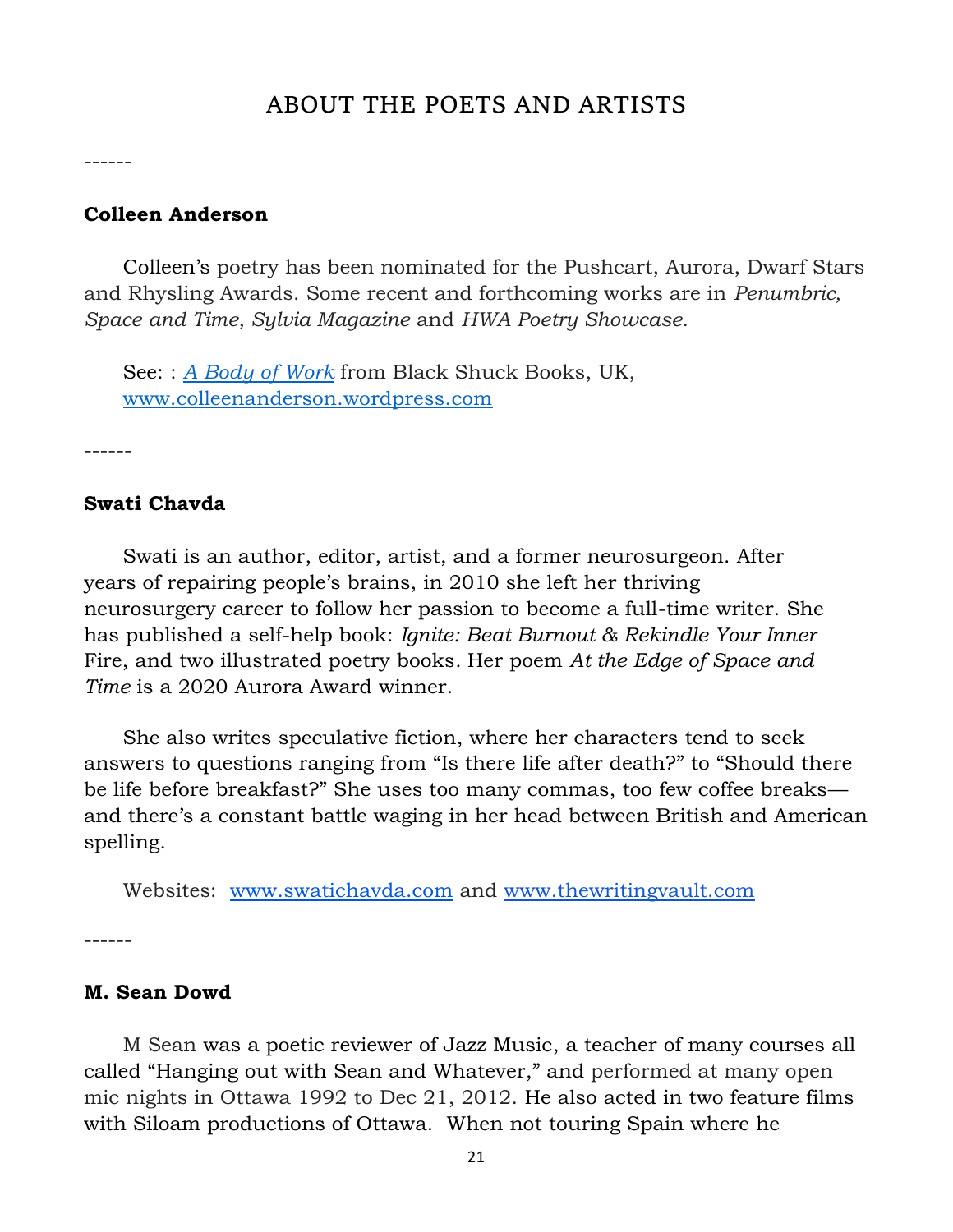retired to at the end of the Mayan Long count calendar, he can be found typing poetry and essays, or painting endless portraits of his beautiful wife, Ma Angeles FV, near Vigo, Galicia.

------

#### **Bernadette Gabay Dyer**

 Bernadette is a member of SF Canada, as well of the Writers Union of Canada. She is a novelist, a poet, a short story writer and a storyteller, as well as an artist, who resides in Toronto and works for Toronto Public Libraries. Her historical novel *Chasing the Banyan Wind* was published in 2018, and her supernatural fantasy novel *Santiago's Purple Skies at Morning Light* in 2019.

------

### **LeRoy Gorman**

 LeRoy lives in Napanee, Ontario. His poetry, much of it visual and minimalist, has appeared in various publications and exhibitions worldwide and has garnered numerous awards including, most recently, the 2017 Dwarf Stars Award. His latest book *goodwill galaxy hunting* was published by Urban Farmhouse Press in 2019.

------

### **Neile Graham**

 Neile is Canadian by birth and inclination, though she has lived in the U.S. (mostly Seattle, so she is leaning toward the border) for many years. She writes both fiction and poetry and recently wrote the introduction to a collection of essays on writing by Clarion West workshop instructors. That's because she spent 20 years associated with that workshop initially as a student then as their workshop director. Now she has stepped down and is concentrating on plotting the build-out of her fantasy romance empire. Her poetry has been published in Canada, the U.S., and the U.K. and on the internet. She has four collections, most recently *The Walk She Takes*, a idiosyncratic travelogue of Scotland which includes ghosts, ruins of all kinds, and a landlady named Venus.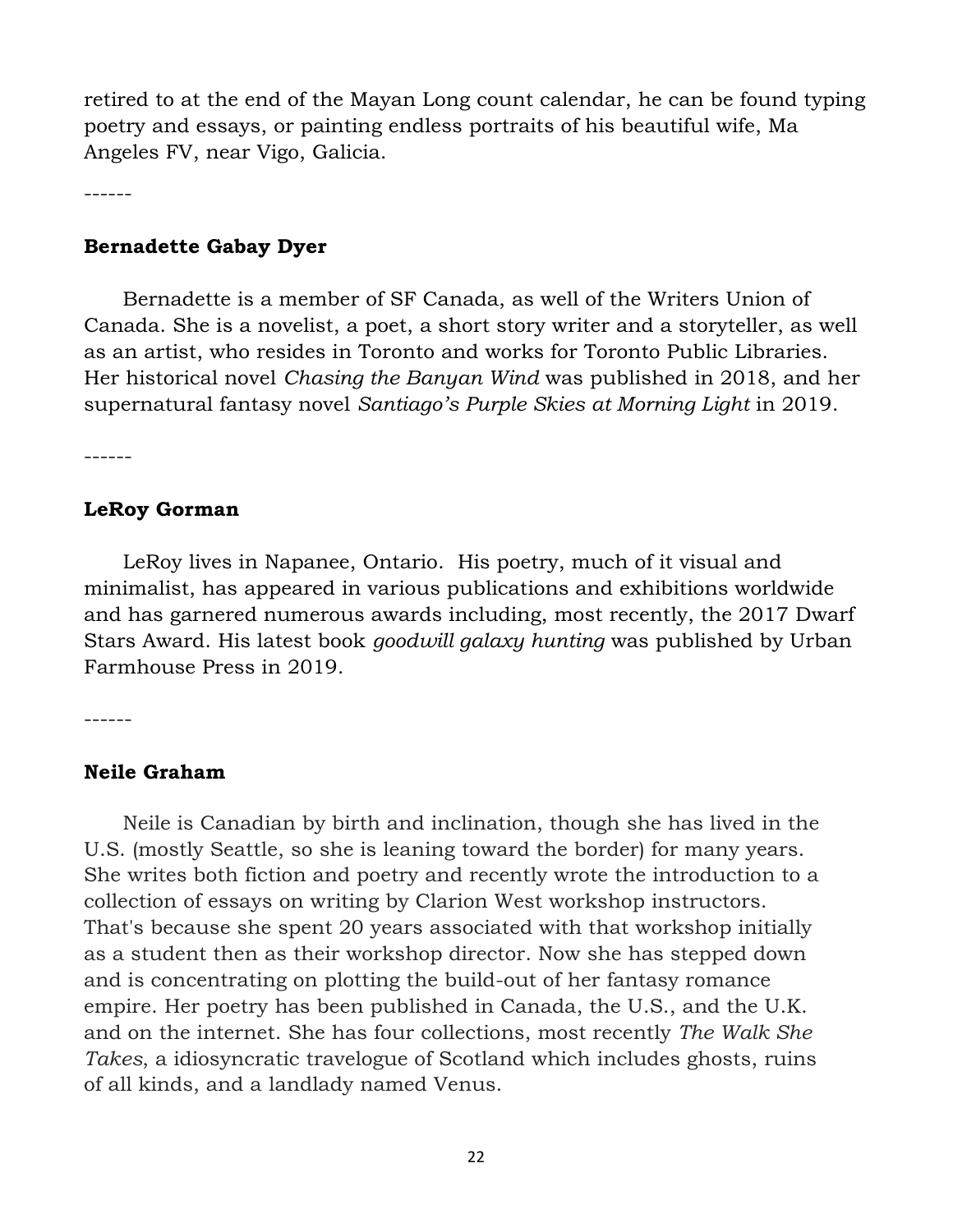#### **KB Nelson**

------

 KB Nelson is a Canadian writer who thrives in the intersection of art and science. She has won awards in both poetry and short fiction. You can find her work in a variety of publications including *SurVision, Bethlehem Writers Roundtable, Sea-To-Sky Review,* and *Polar Borealis*. KB has resided from coast to coast in Canada; in Arizona; and in New Zealand; and currently lives on the sunshine coast of B.C.

------

#### **Elizabeth Page**

 Elizabeth is a recent graduate of Simon Fraser University's *The Writer's Studio,* and was long-listed for the CBC poetry prize in 2019. She is currently editing her first collection of poetry.

------

#### **Lynne Sargent**

 Lynne is a writer, aerialist, and philosophy Ph.D candidate currently studying at the University of Waterloo. Their work has been nominated for Rhysling and Aurora Awards, and has appeared in venues such as *Augur Magazine*, *Strange Horizons*, and *Daily Science Fiction*. Their first collection, *A Refuge of Tales* is out now from Renaissance Press. To find out more, reach out to them on Twitter @SamLynneS or for a complete bibliography visit them at [scribbledshadows.wordpress.com.](http://scribbledshadows.wordpress.com/)

------

#### **David F. Shultz**

 David writes from Toronto, Ontario, where he organizes the Toronto Science Fiction and Fantasy Writers group and is lead editor of *Speculative North* magazine. Author webpage: [davidfshultz.com](https://davidfshultz.com/about/)